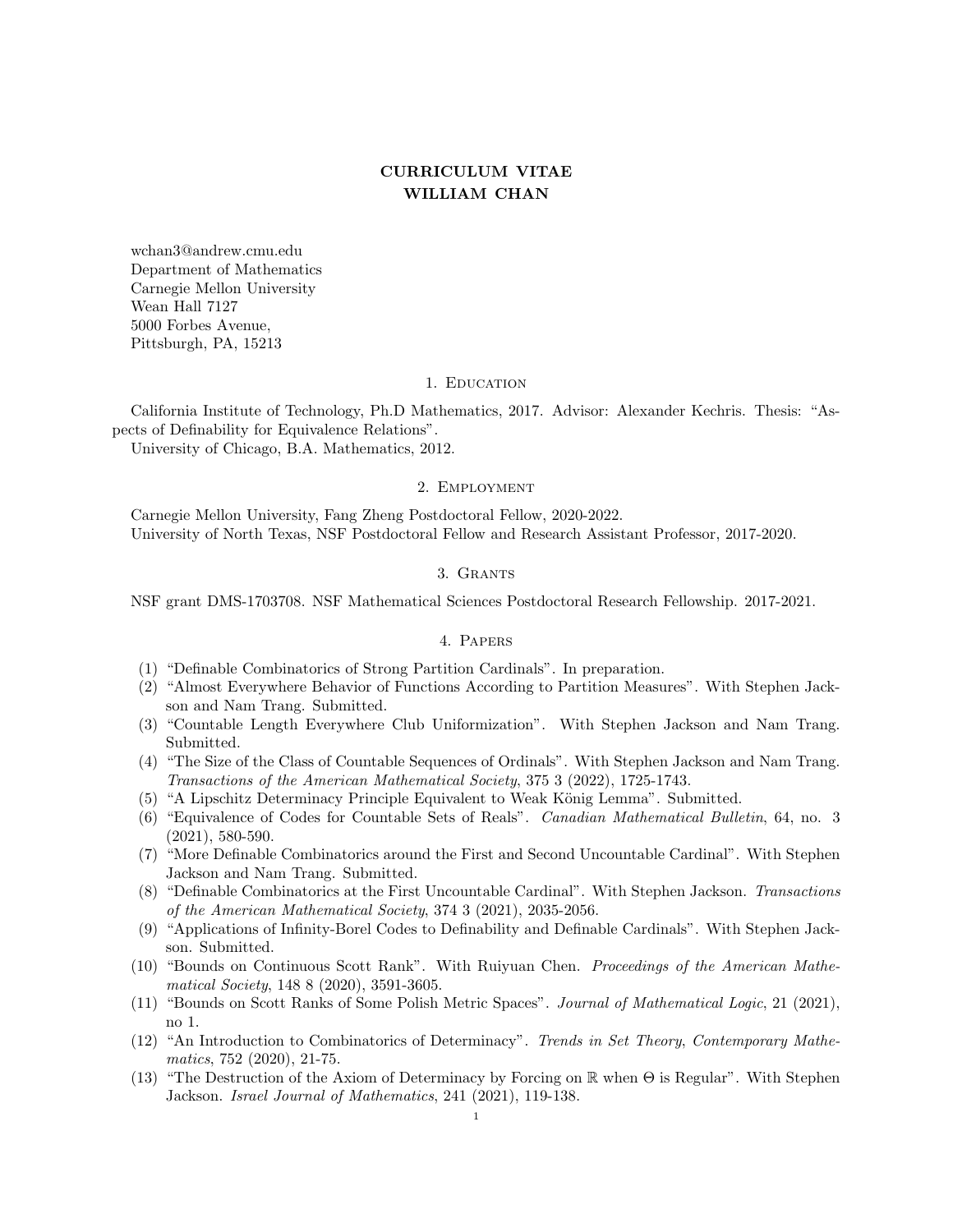- (14) "Cardinality of Wellordered Disjoint Unions of Quotients of Smooth Equivalence Relations". With Stephen Jackson. Annals of Pure and Applied Logic, 172 (2021), no 8.
- $(15)$  "L(R) with Determinacy Satisfies the Suslin Hypothesis". With Stephen Jackson. Advances in Mathematics, 346 (2019), 305-328.
- (16) "Scott Ranks of Classifications of the Admissibility Equivalence Relation". With Matthew Harrison-Trainor and Andrew Marks. Submitted.
- (17) "Ordinal Definability and Combinatorics of Equivalence Relations". Journal of Mathematical Logic, 19 (2019), no 2.
- (18) "Definable Combinatorics of Some Borel Equivalence Relations. With Connor Meehan. Submitted.
- (19) "When an Equivalence Relation with All Borel Classes will be Borel Somewhere?". With Menachem Magidor. Proceedings of the American Mathematical Society, 150 2 (2022), 833-847.
- (20) "The Countable Admissible Ordinal Equivalence Relation". Annals of Pure and Applied Logic, 168 (2017), 1224-1246.
- (21) "Equivalence Relations Which Are Borel Somewhere". The Journal of Symbolic Logic, 82 (2017), 893-930.

## 5. Talks

- Set Theory Workshop. Mathematisches Forschungsinstitut Oberwolfach. Oberwolfach, Germany. 2022.
- Nankai Talent Forum. Nankai University. Tianjin, China. 2021.
- Logic and Its Applications. Canadian Mathematical Society Winter Meeting. Montreal, Quebec, Canada. 2020.
- Caltech Logic Seminar. California Institute of Technology. Pasadena, California. 2020.
- University of Chicago Logic Seminar. University of Chicago. Chicago, Illinois. 2020.
- University of Wisconsin-Madison Colloquium. University of Wisconsin-Madison. Madison, Wisconsin. 2020.
- University of Wisconsin-Madison Logic Seminar. University of Wisconsin-Madison. Madison, Wisconsin. 2020.
- Choiceless Set Theory and Related Areas. Joint Mathematics Meeting. Denver, Colorado. 2020.
- UIUC Logic Seminar. University of Illinois Urbana-Champaign. Champaign, Illinois. 2019.
- Caltech-UCLA Logic Seminar. University of California Los Angeles. Los Angels, California. 2019.
- Berkeley Conference on Inner Model Theory. University of Califoria at Berkeley. Berkeley, California. 2019.
- Boise Extravaganza in Set Theory. Annual Meeting of AAAS Pacific Division. Southern Oregon University. Ashland, Oregon. 2019.
- The Core Model Induction and Other Inner Model Theoretic Tools. Rutgers University, New Brunswick, New Jersey. 2019.
- Mid-Atlantic Mathematical Logic Seminar (MAMLS 2018). Rutgers University. New Brunswick, New Jersey, 2018.
- First Girona Conference on Inner Model Theory. University of Girona. Girona, Catalonia. 2018.
- Set Theory Research Seminar. University of Münster. Münster, Germany. 2018.
- Set Theory Special Session. ASL North America Meeting. University of Western Illinois. Macomb, Illinois. 2018.
- South Eastern Logic Symposium. University of Florida. Gainesville, Florida. 2018.
- Rutgers Logic Seminar. Rutgers University. New Brunswick, New Jersey. 2018.
- South Eastern Logic Symposium. University of Florida. Gainesville, Florida. 2017.
- Set Theory Workshop. Mathematisches Forschungsinstitut Oberwolfach. Oberwolfach, Germany. 2017.
- Descriptive Inner Model Theory and HOD Mice. University of California at Irvine. Irvine, California. 2016.
- Boise Extravaganza in Set Theory. Annual Meeting of AAAS Pacific Division. University of San Diego. San Diego, California. 2016.